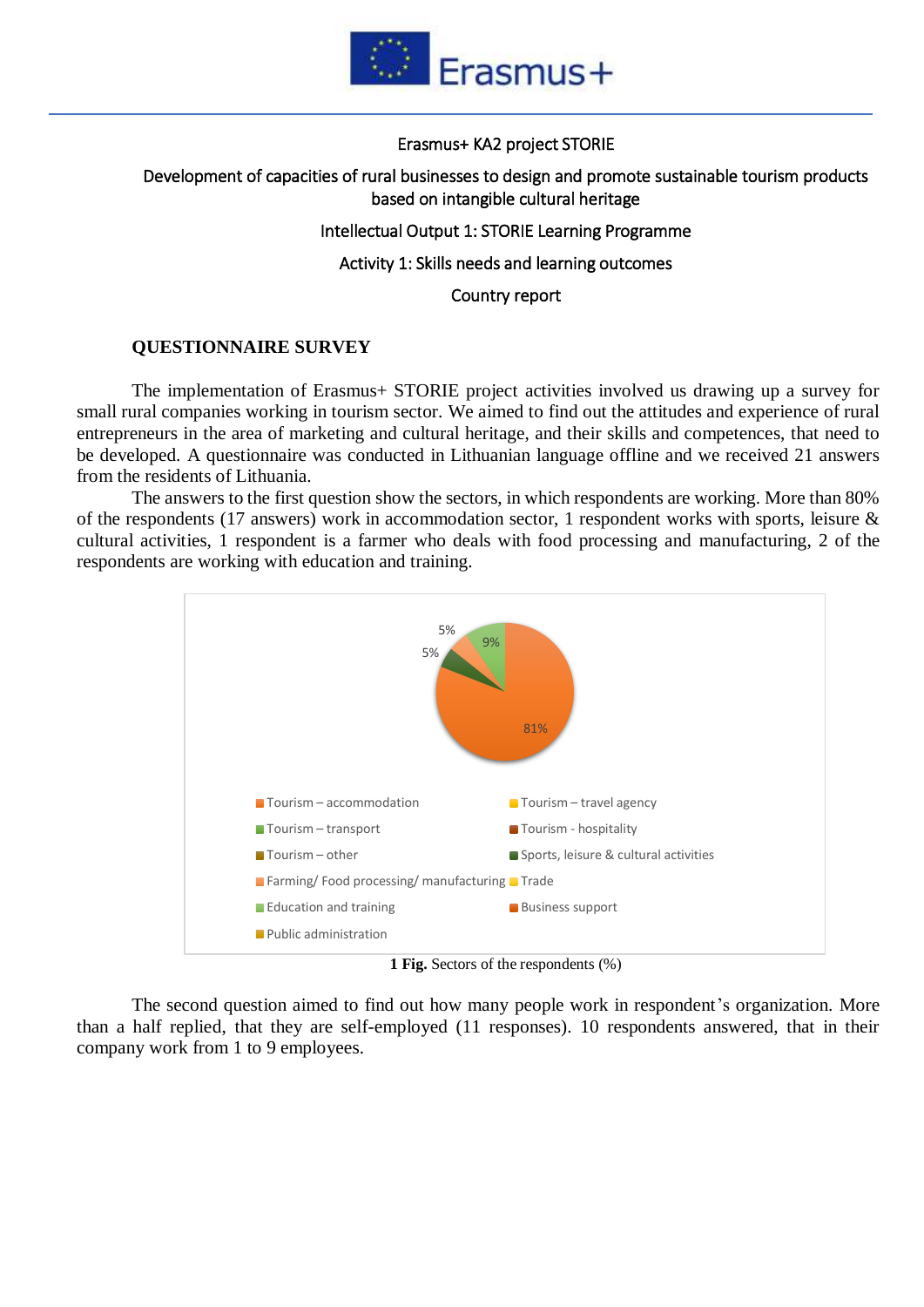



**2 Fig**. Numbers of employees working in the organization (%)

Another question was to find out the respondents' opinions with certain statements. With first statement "*There is a growing number of travellers seeking unique, authentic experiences, which creates business opportunities in rural tourism"* agreed 18 respondents (9 agree and 9 strongly agree), 1 disagreed and 2 chose "I don't know".



**3 Fig.** Respondents opinions with statement "*There is a growing number of travellers seeking unique, authentic experiences, which creates business opportunities in rural tourism"*

Next statement *"Rural companies need to improve their capacities to design competitive tourism products*" was supported by 19 respondents (11 strongly agreed and 8 agreed), 2 chose "I don't know".

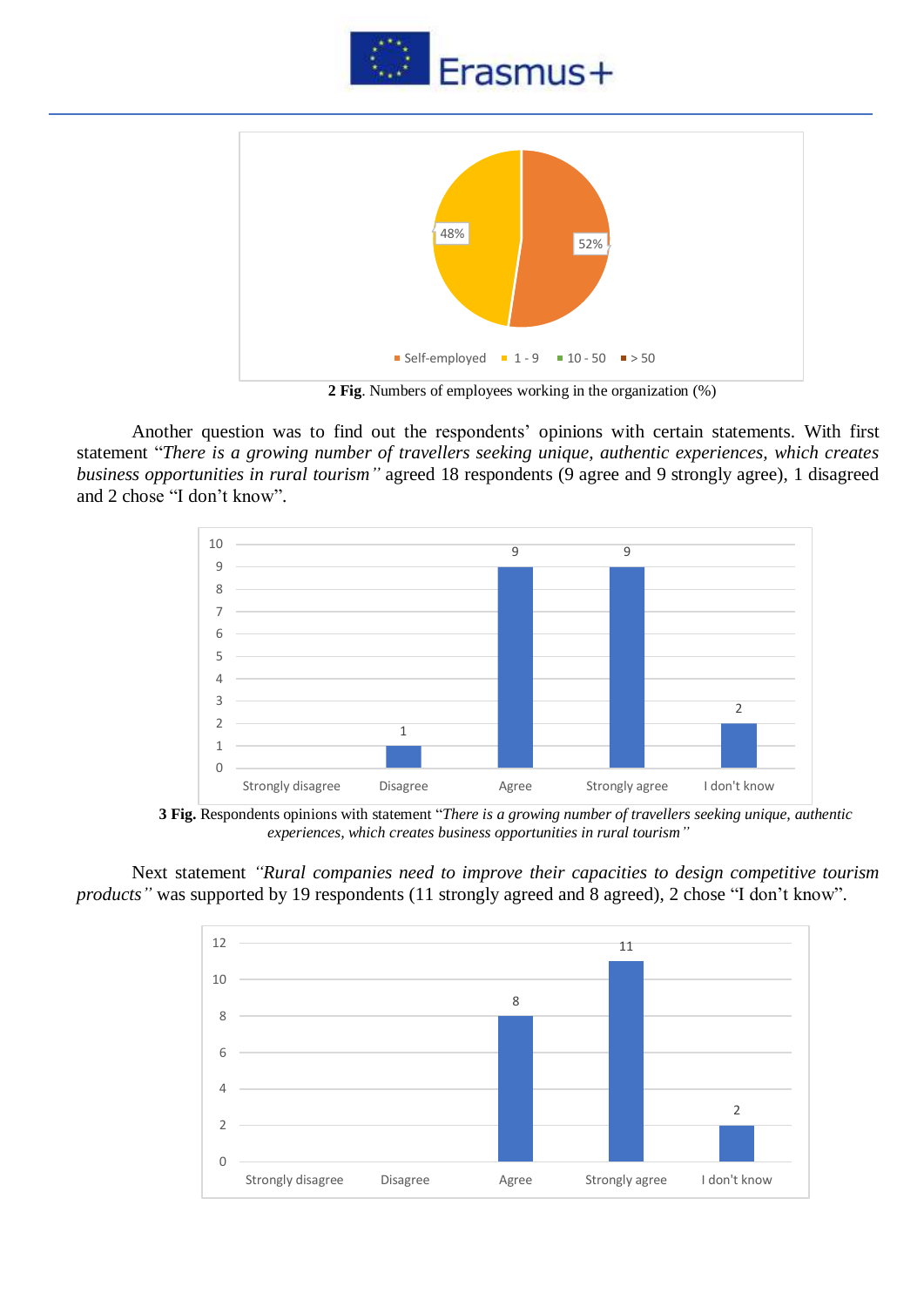

**4 Fig.** Respondents opinions with statement *"Rural companies need to improve their capacities to design competitive tourism products"*

Third statement "*Our region is rich in intangible cultural heritage (stories, legends, songs, dances, rituals, festivities, etc.)*" got positive answers from most of the respondents – 17 agreed (10 agreed and 7 strongly agreed), 1 strongly disagreed, 2 disagreed and only one answered "I don't know".



**5 Fig.** Respondents opinions with statement "Our *region is rich in intangible cultural heritage (stories, legends, songs, dances, rituals, festivities, etc.)*"

Next statement "*Intangible cultural heritage is well integrated in tourism products in our region"* brought different opinions. 10 respondents disagreed (1 of them strongly disagreed), 9 agreed (2 of them strongly agreed) and 2 said "I don't know".



**6 Fig.** Respondents opinions with the statement "*Intangible cultural heritage is well integrated in tourism products in our region"*

The last statement *"Rural companies in our region cooperate in design and promotion of their products*" showed different opinions. Even 6 respondents chose "I don't know", 9 disagreed (2 of them strongly disagreed), 6 agreed (1 of them strongly agreed).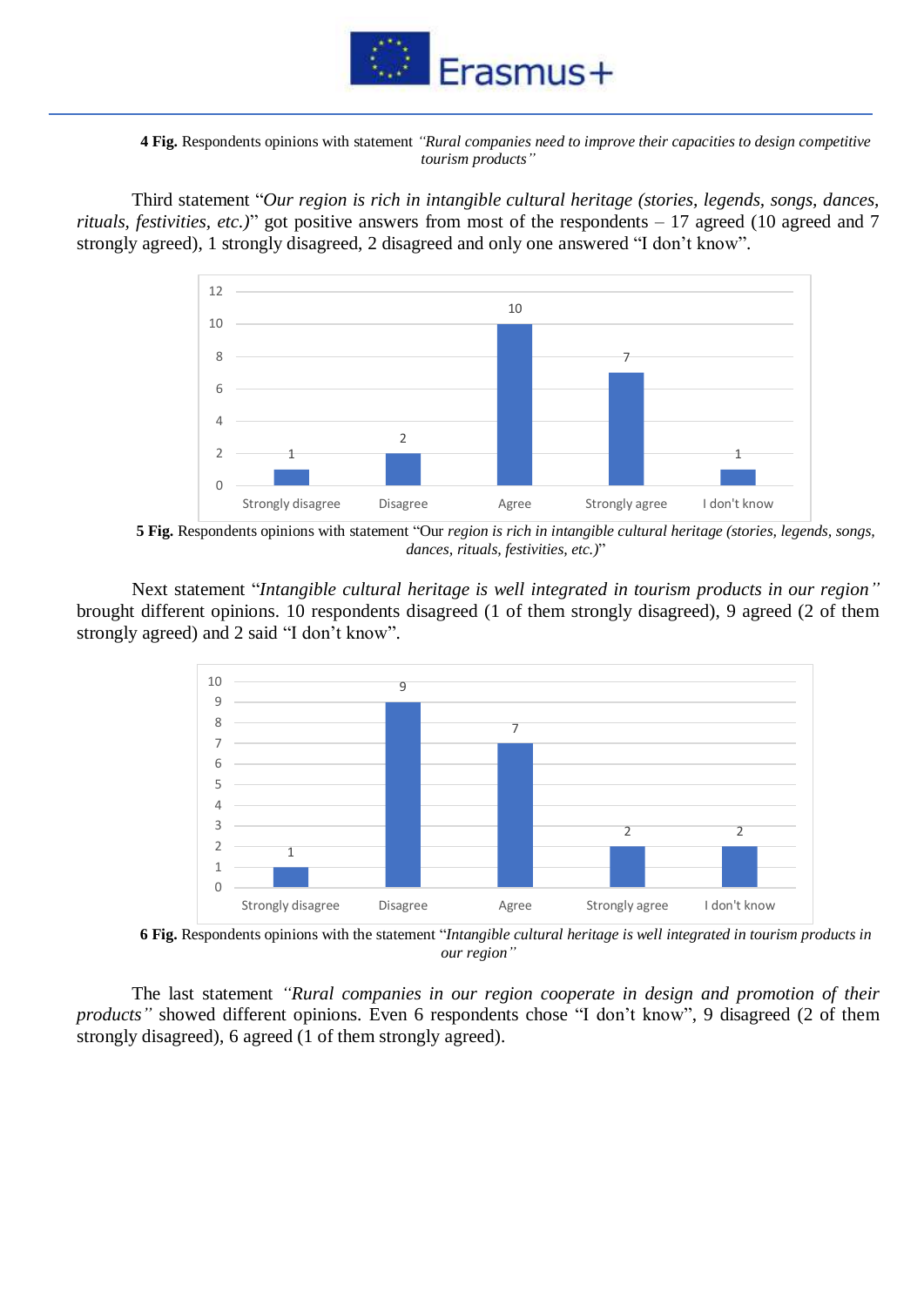



**7 Fig.** Respondents opinions with the statement *"Rural companies in our region cooperate in design and promotion of their products"*

The fifth was the open question and it aimed to find out how many of the respondents have ever used intangible cultural heritage in the design or promotion of products/ services. We got 14 negative and 7 positive answers. Those seven was asked to describe the products, that they have designed:

- "Meteorite Rain Park"- it is an active entertainment in fresh air. It was created by using natural resources from the surroundings.
- In my work I use and promote traditions of the Samogitian heritage. My education is about the culinary heritage of this region.
- Near my homestead there is "Devil's Stone" I promote it as an attraction to my quests. Also, we have local festivals (Run, run little horse; Spring Celebration; Midsummer Day). A lot of people from all the country are coming to these festivals and they are looking for the place to stay. Then I offer my accommodation services.
- I constantly arrange public evenings about ethno-architecture for the people (my homestead is a cultural heritage and I, as an architect introduce the heritage through the story of our family).
- We are organizing tasting evenings to our quests. It is a part of our family business and it is one of my biggest sources of the income.
- Black ceramic craft goes from generation to generation in our family. I still work with this craft and organize educations about it and also, I sell my production to people as well.
- My homestead is near the National park. And organizing the excursions are the most attractive service in my business.

The sixth question was aimed to realize how often our respondents cooperate with other companies. 4 respondents said that they cooperate very often, 6 - often, 9 replied, that almost never cooperate and 2 stated - never.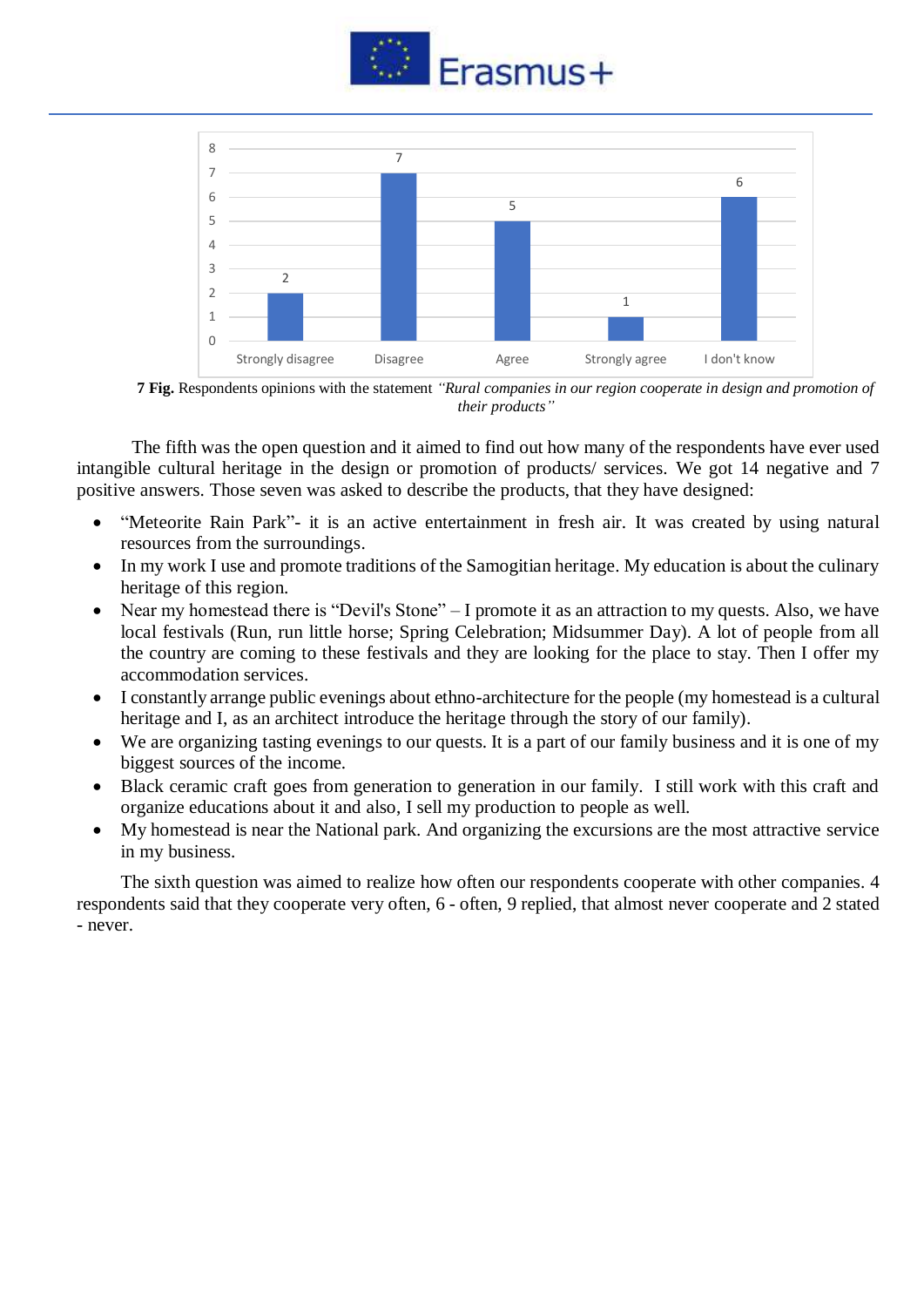



**8 Fig**. Answers to the question "*Do you cooperate with any other companies/ organizations in your region in design or promotion of tourism products/services?"* (%)

In order to find out in which areas respondents would like to extend their knowledge we gave 12 concepts with three different options **"We know about it"**, **"We have used it in our work"** and **"We'd like to learn more about it"**.

- 1. "**Marketing Strategy"** 4 respondents knew about it, 3 respondents had used it in their business, and 14 respondents want to learn more about it.
- 2. **"Consumer Behavior"** 2 respondents knew about it, 4 respondents used it in their business, while 15 respondents want to learn more about it.
- 3. **"Market Segmentation"** 2 respondents knew about it, 4 respondents used it in their business, while 15 respondents want to learn more about it.
- 4. **"Marketing Mix"** 2 respondents knew about it, 3 respondents used it in their business, and 16 respondents want to learn more about it.
- 5. **"Tourism Product Design and Management"** 3 respondents knew about it, 6 respondents used it in their business, while 12 respondents would like to learn more about it.
- 6. **" Creativity Techniques "** 2 respondents knew about it, 8 respondents used it in their business, while 11 respondents want to learn more about it.
- 7. **" Intangible Cultural Heritage in Tourism "** 4 respondents knew about it, 2 respondents used it in their business, while 15 respondents want to learn more about it.
- 8. **"Cooperation Techniques"** 3 respondents knew about it, 5 respondents used it in their business, while 13 respondents want to learn more about it.
- 9. **" Pricing Strategies and Approaches "** 3 respondents knew about it, 4 respondents used it in their business, while 14 respondents want to learn more about it.
- 10. **"E-Marketing and Social Media"** 2 respondents knew about it, 4 respondents used it in their business, while 15 respondents want to learn more about it.
- 11. **"Marketing Budget"** 2 respondent knew about it, 4 respondents used it in their business, while 15 respondents want to learn more about it.
- 12. Other 5 respondents chose **"Other"** and noticed:
	- Creation of the homestead image and the market positioning of the homestead:
	- Working with social networks;
	- Reduction of the seasonality;
	- Practical activities:
	- Maintenance, quality, creation of quality product.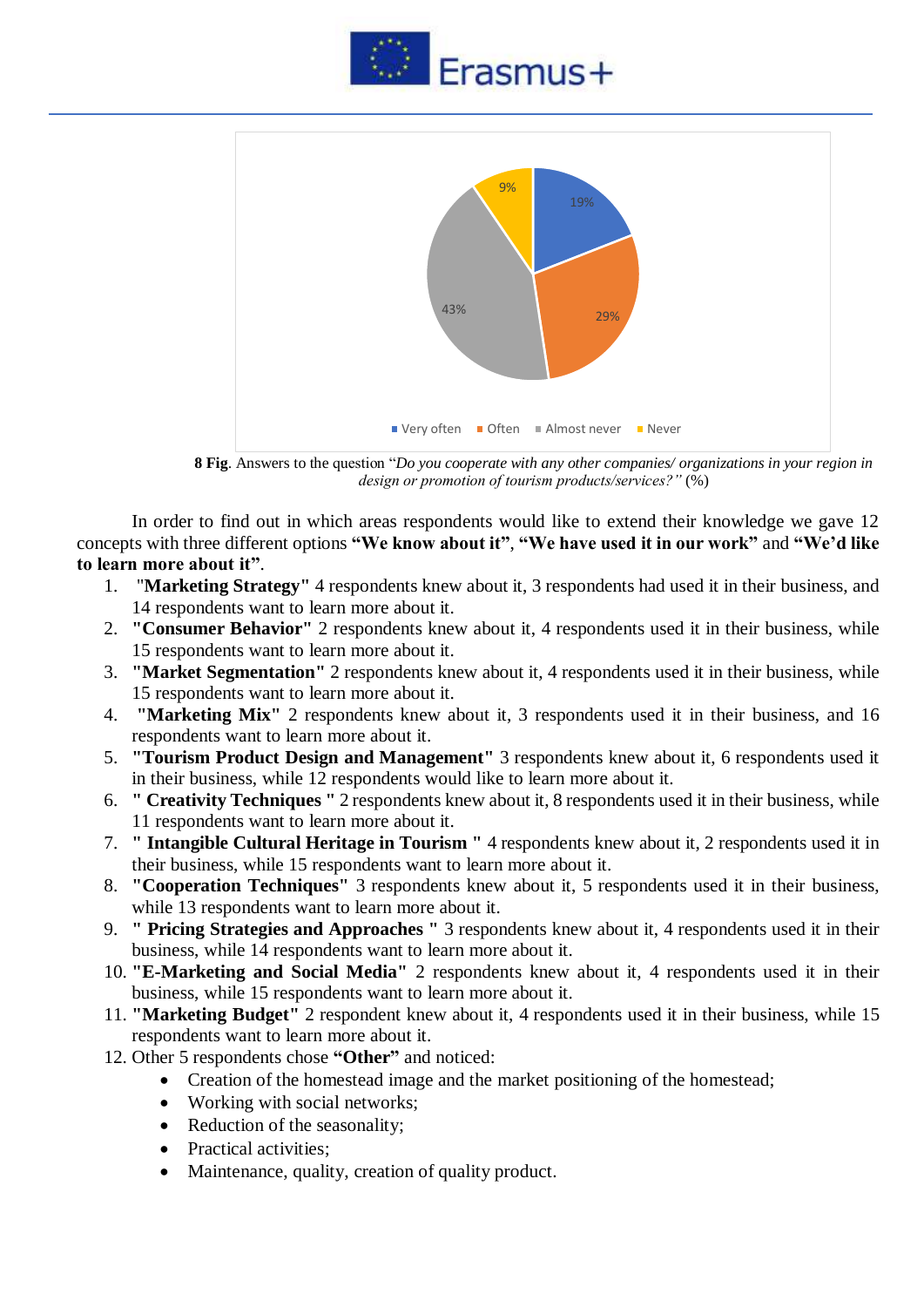

All the statements were chosen more than 10 times with the option "We'd like to learn more about it" so we can assume that these topics are interesting to our respondents and they would like to know more about them.

The answers to the question *'How would you like any training to be delivered?'* showed the most attractive learning form for the respondents and it was - blended learning course (12), individual coaching or mentoring session was chosen 4 times, 5 respondents chose online learning programme (no workshops).



**9 Fig.** Learning courses form (%)

The question *"How much time would you be willing to invest to improve your marketing skills?"* was about the time, respondents could appoint for the learning process. 12 respondents stated that they would invest few hours per month to improve marketing skills, 6 replied that would invest several hours per week and 2 was not sure.



**10 Fig**. Respondents would invest time for training (%)

To the question *"Do you have any suggestions for the STORIE training programme"* we didn't get any offer. Respondents would like to get more information about the project and the expected results. So, we can assume that in the future we will get come suggestions.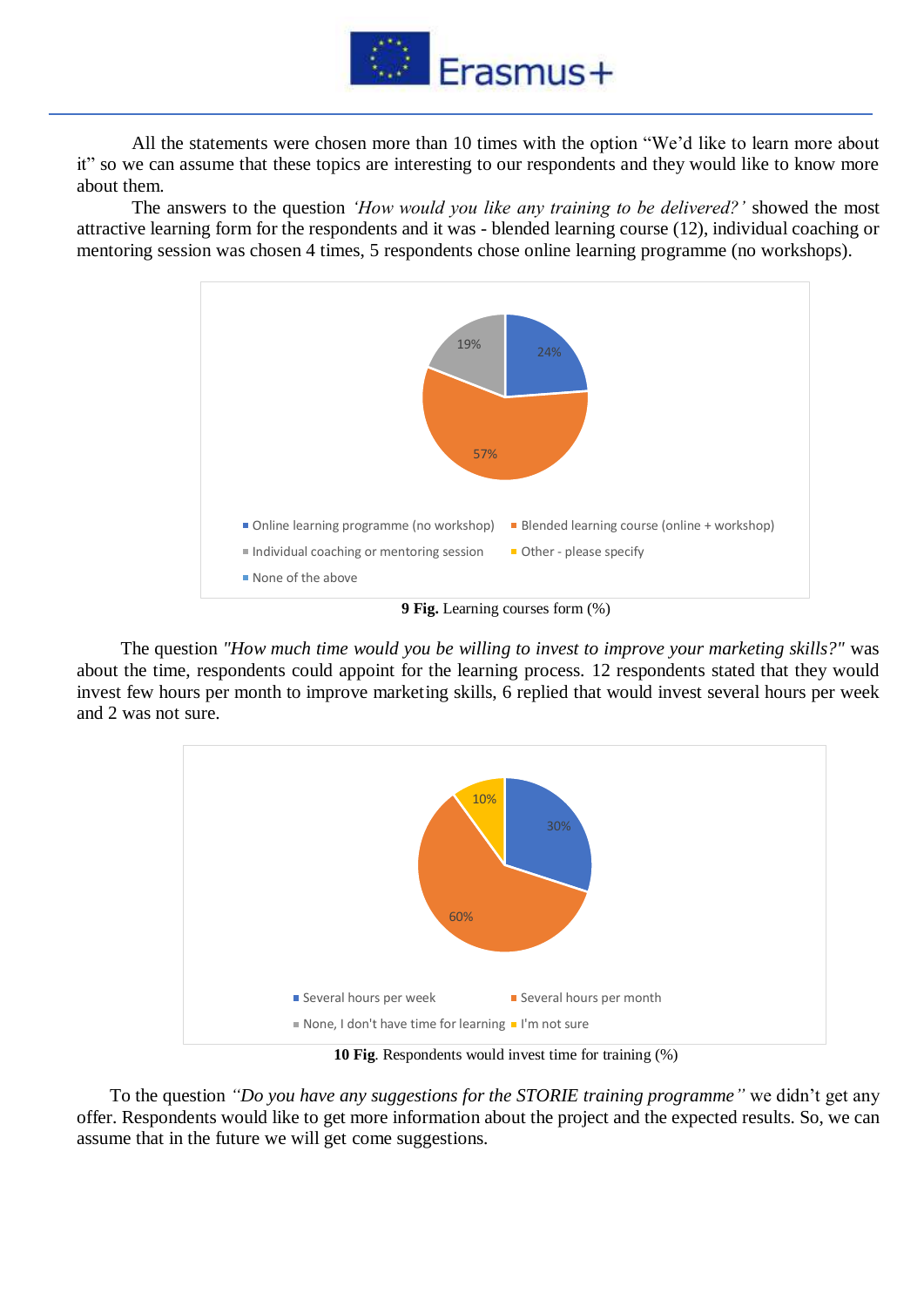

## **INTERVIEWS**

The implementation of Erasmus+ STORIE project involved interviews which were organized as focus group. On 6<sup>th</sup> of February we invited our target group to conference centre "Siesta". Despite the fact, that we needed only 10 people to conduct this focus group, 23 people participated in the event. We invited to this event people who already are using an intangible cultural heritage in their business (to make the discussion more interesting) but also, we invited those, who are interesting in this topic to get more opinions and to see everything from different perspectives. All focus group participants were owners of the homesteads. Our focus group were consisted of 7 entrepreneurs, who actively are working with intangible cultural heritage, 3 entrepreneurs shared their interest to start this activity in near future. Other participants don't work with intangible cultural heritage and never thought about it, but are open minded for trying.

The moderator of the discussion was Linas Zabaliunas (LCTA president). He introduced the concept of the project, defined the purpose of this meeting and allowed participants to present themselves and their intangible cultural activities. Discussion took about 2 hours.

Firstly, we had speakers who are actively working with intangible cultural heritage. They shared their experience and examples how they do that. First speaker, **Rolandas Bortkunas,** adapted the accommodation services to the intangible cultural heritage not vice versa. He thinks, that **cultural uniqueness – your identity is one of the options to show yourself off. It is just important not to do it artificially**. *His intangible cultural heritage activities:* he organizes cultural evenings – presents ethno architecture, tells the story of his family, invites local artist to represent themselves. He builds the community in his region.

Other speaker, **Jurgita Kristupiene,** start working and represent with heritage and only later she suggested the accommodation services to her quests. She thinks, that **if you want to differ from others and be successful, at first you need to do your activity not because you get money for it, but do it, because you love it and you love to see people happy.** *Her intangible cultural heritage activity: culinary heritage and it's* tasting for small groups, presenting the tasting in local dialect.

**Lina Cerniauskiene** started her business with accommodation activities and in order to reduce seasonality she offered for the quest's educational activity. *Her intangible cultural heritage activity: culinary heritage,* food tasting for couples and small groups. She had a fear that the price will be too expensive for the people but she saw **that for good quality people are determined to pay more.**

**Kestutis Seskauskas** as he remembers all his family are engaged in crafts (black ceramics). Black ceramics was the source of living and only later it became activity alongside accommodation. *His intangible cultural heritage activity:* educational activities with various crafts.

**Giedre Rasiukiene** understands that **with one activity you can't get attention from tourists**. *Her intangible cultural heritage activity:* saunas and saunas educations but also, she offers for tourists' traditional dances, culinary heritage – baking the traditional "tree cake". **The biggest minus is that the cost for few people grows up, that is why no one wants to work with couples or small groups**. However, **the market shows that people are traveling in small groups in these days and providers need to adapt to this trend.**

**Nijole Zubrickiene** doesn't suggest any intangible cultural heritage activities by herself but near her homestead is "Devil's pit", Regional park and etc. The surrounding is rich with nature, but **the biggest minus is that local guides don't offer services of high quality. A lot of local guides just give general information and don't give any other added value to the tourists, because they lack skills of entrepreneurship.**

**Monika Sadauskaite** claims that she has too little information about intangible cultural heritage. She does hike trips, but she doesn't know how to "wrap" it in attractive way. She understands, that the **presentation of the product is one of the most important need** but a **lot of services providers don't know the trends and the travellers' habits.** We need **more systemized information about the trends and how they are changing.**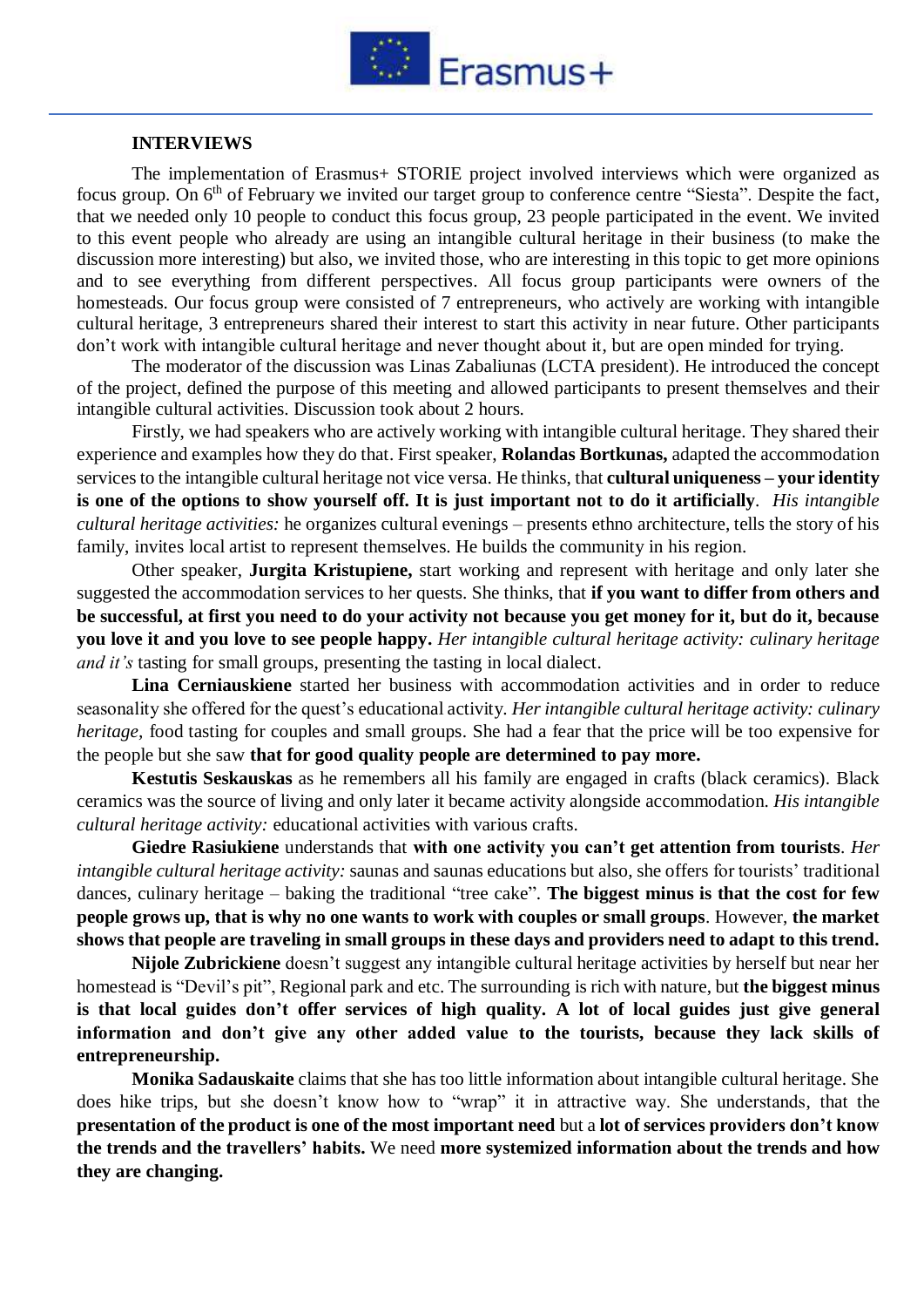

**Lina Noreikaite** is newbie in rural accommodation sector, but she understands that **additional activities are huge additional value**. She could organize educational activities about the rapeseed rye culture, but she doesn't feel strong and would like to know more about the organizing and presenting educational activities. However, she would like to know more about the intangible cultural heritage and she would love to gain that with STORIE learning platform.

**Agne Vaitkuviene** had totally different opinion from others. Everyone was talking that intangible cultural heritage is really important, but she claimed that we can't say that cultural activities are attractive to everyone. **We have to understand, that intangible cultural heritage must be in particular place and time, more important is the specialization of the homestead.** Her homestead is more adapted for the family festivals or business meetings, so she thinks there are no place for cultural activities over there. Her quests **want to rest from everything when they are resting.**

## **Overview:**

• A few participants of the focus group already successfully integrated intangible cultural heritage to their business, however they agreed that a lot of people don't have enough knowledge how to do that in attractive way. **Participants agreed that entrepreneurs must maintain high standards to stay competitive in the market.** We came up with the conclusion that a lot of entrepreneurs just copying ideas from each other's. Sometimes this tendency scares, but sometimes you need to think positive - that you have to do this activity even better, then your competitors do.

• We asked if the focus group participants cooperate with other companies, if they promote each other and create common products. We saw that in some regions people are used to cooperate more, in some less. In Samogitian National park people are friendly and they are used to help each other. Also, one participant had the opinion**, that people need to cooperate and not to take everything on your own shoulders** "Person cannot be Jack of all the trades. Have the field in which you are really good and give the space for other people to be good in their field". However, people in another region (Aukstaitija) are not used to cooperate and even if you want to do it, it is really hard to find, who would love to do the same.

• We asked participants opinion, what is the most important thing while creating activity based on intangible cultural heritage. We had the responses that it is very important **to know how to create product, suitable for small groups**. We all want big profits that is why a lot of services providers neglect small groups. We need to understand, that in these days people are travelling in small groups so we need to learn how to make activities for small groups and still make profit from it.

• In focus group we had the opinion that intangible cultural heritage in most cases is free or require really little investments. Even if you will work with small groups you can get great profit, because material for intangible cultural heritage product creation will be really cheap and **most expensive resources will be your time, energy and creativity.**

• We asked if there is anyone who don't use and don't communicate heritage around them. Everyone agreed that this is impossible. For example, if you provide just accommodation services, still **heritage is around you – nature, buildings, stories, traditions, etc**. Usually, if tourist asks about interesting objects around, you give the information for him, sometimes you lead them to that object. You don't communicate it on purpose, but still you use your country heritage as the tourism product.

• All focus group participants agreed that **those, who has cultural basis from the childhood or from previous business, has bigger advantage.**

• To the question what would make an online course of marketing interesting and attractive, participants gave the answer: **Content; we need systemized and useful information in simple words; We do not need much of the theory, the examples of good practice are always more useful; We need more information about cooperation with others services providers, how to present your new activity to the market, what is the trends in tourism sector, what are the interests of the travelers.**